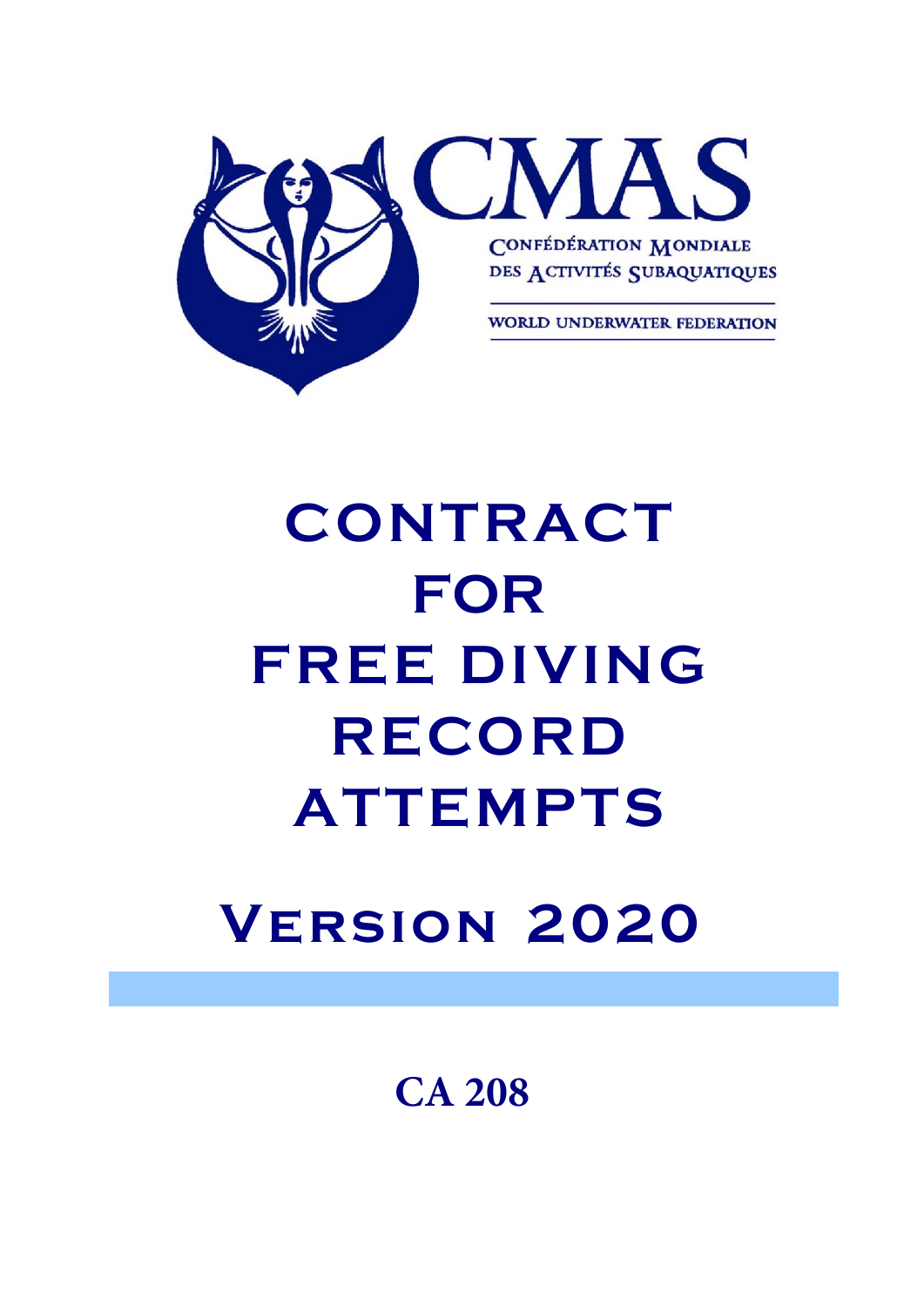

## CONTENTS

| 11<br>1.1.1<br>1.1.2<br>1.1.3<br>1.1.4                                                                |  |
|-------------------------------------------------------------------------------------------------------|--|
| 2.1<br>2.1.1<br>2.1.2<br>2.1.3<br>2.1.4                                                               |  |
| CMAS LOGO, SPONSORING, ADVERTISING, PRESS and THE VIDEO  9<br>3.1<br>3.1.1<br>3.1.2<br>3.1.3<br>3.1.4 |  |
| 41<br>4 1 1<br>412                                                                                    |  |
| 5.1                                                                                                   |  |
| BASIC INFORMATION SHEET FOR THE RECORD ATTEMPT 12<br>6.1                                              |  |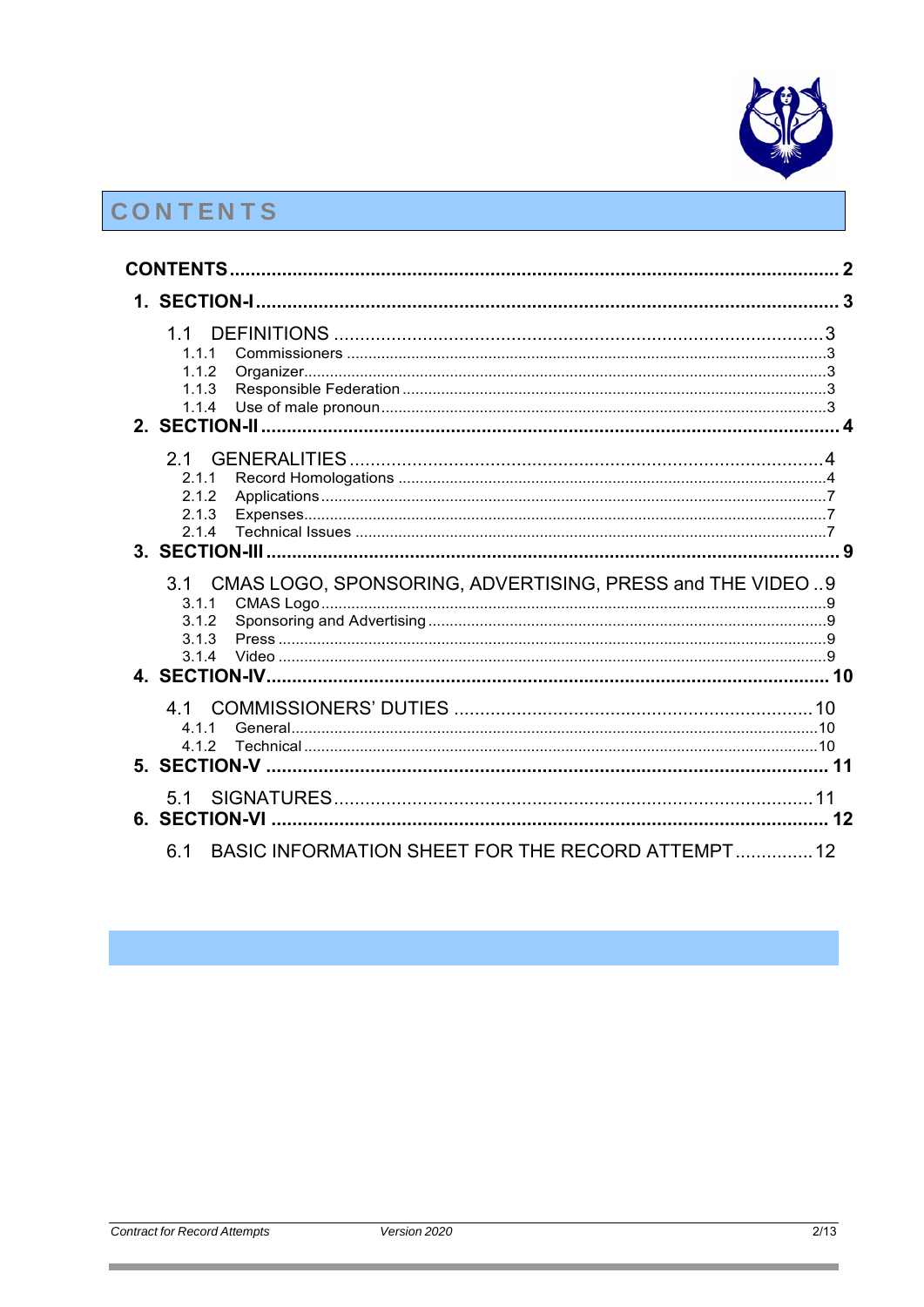

## 1.1 DEFINITIONS

## **1.1.1 Commissioners**

Two persons (at least one of them must be CMAS International Judge) are appointed by the BoD for the record attempt.

## **1.1.2 Organizer**

The organizing body of the record attempt which is fully responsible for all duties of the attempt.

## **1.1.3 Responsible organizer- Federation**

The local organizer or federation which is responsible for the record. In case of failure of the organizer for any issue within this contract and/or rules of the related attempt the organizer will be responsible for all duties.

## **1.1.4 Use of male pronoun**

In what follows the male pronoun will be used throughout. This is done solely in order to avoid awkward formulations and it is perfectly understood that all persons participating at a competition, with whatever role, may be of either sex.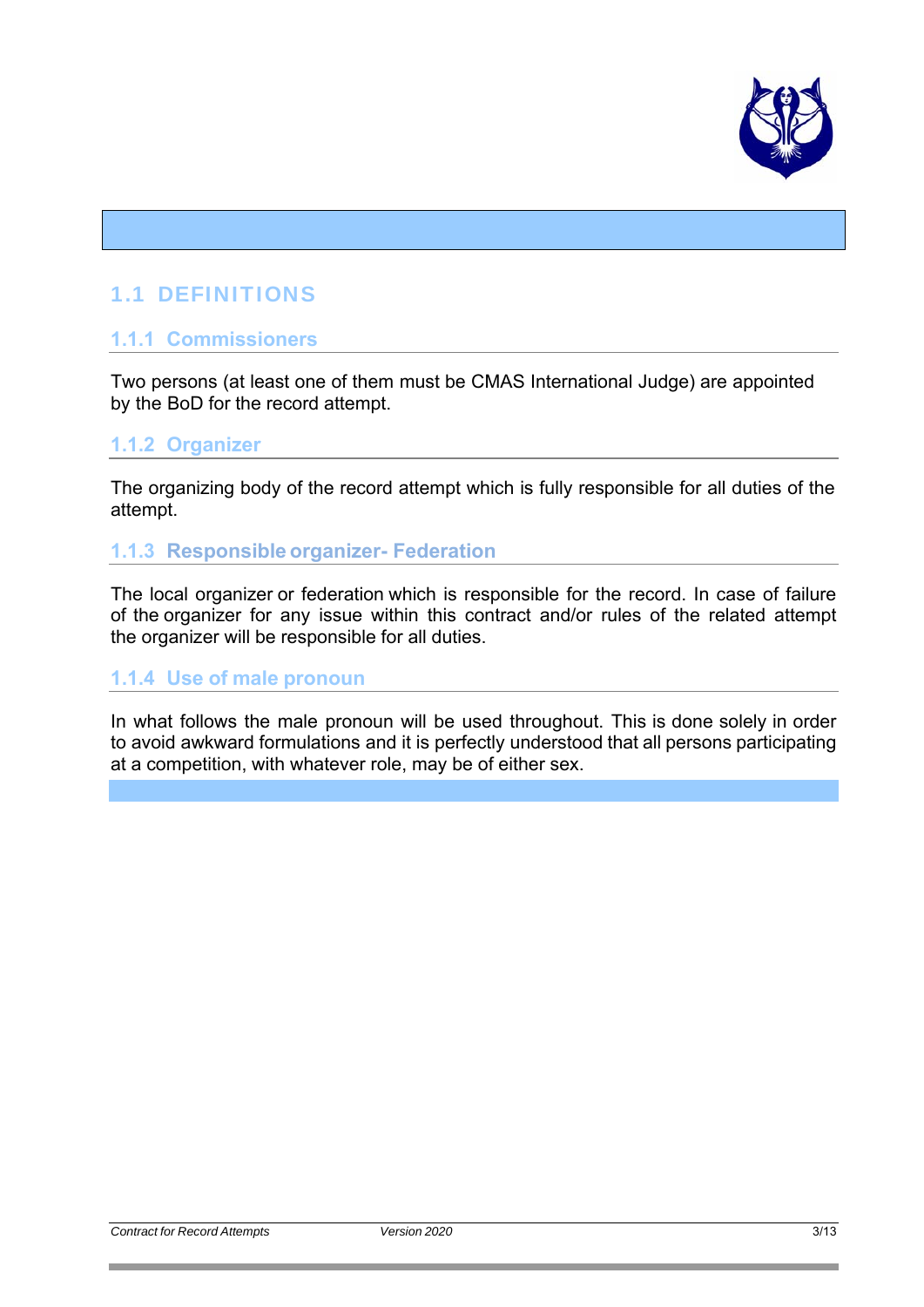

## 2.1 GENERALITIES

## **2.1.1 Record Homologations**

The following issues are valid for pool, sea (open water) and lake (fresh or salty water) attempts for all apnea disciplines of CMAS. The records are homologated for each discipline at each environment (such as salty water or fresh water etc.) separately.

In all below the homologation process is;

6 Months before world championship, individual world record attempts are no longer possible.

Records will not be homologated for attempts made by athletes out of competitions, if in the same year the athlete did not participate in the championships.

The attempt must fit all issues in this document required for the attempt such as reports, video etc. will be send to CMAS Free Diving Commission,

Those documents and videos will be technically evaluated by the Free Diving Commission and the final report will be submitted to the BoD.

**2.1.1.1** In National Championships;

**2.1.1.1.1** The championship should be in the National Federation's Calendar that must be send to CMAS at least three months before the competition. By the decision of BoD, if there is no technical constraints BoD can change the application period/time of 3 months due to the benefit of sport and CMAS. If the competition is not in CMAS event calendar, the homologation will not be done

**2.1.1.1.2** In national championships and competitions held with CMAS rules, the minimum number of athletes (male and/or female in total for each discipline; example: 8 male or 8 female or 4 male plus 4 female) participating should be 8, for a world record to be homologated.

**2.1.1.1.3** The attempt has to be approved by an CMAS International Judge.

**2.1.1.1.4** Anti-doping rules must be applied,

**2.1.1.1.5** The video record should be sent to CMAS (apnea commission) within 10 days after the attempt,

**2.1.1.1.6** The report of the CMAS International Judge should be send to CMAS within 10 days after the attempt.

## **If the country doesn't have International Judge**:

**2.1.1.1.7** The federation should ask CMAS at least 60 days before for an International Judge (all expenses to be paid by the national federation; as defined in this contract to be signed). By the decision of BoD, if there is no technical constraints BoD can change the application period/time of 30 days due to the benefit of sports and CMAS.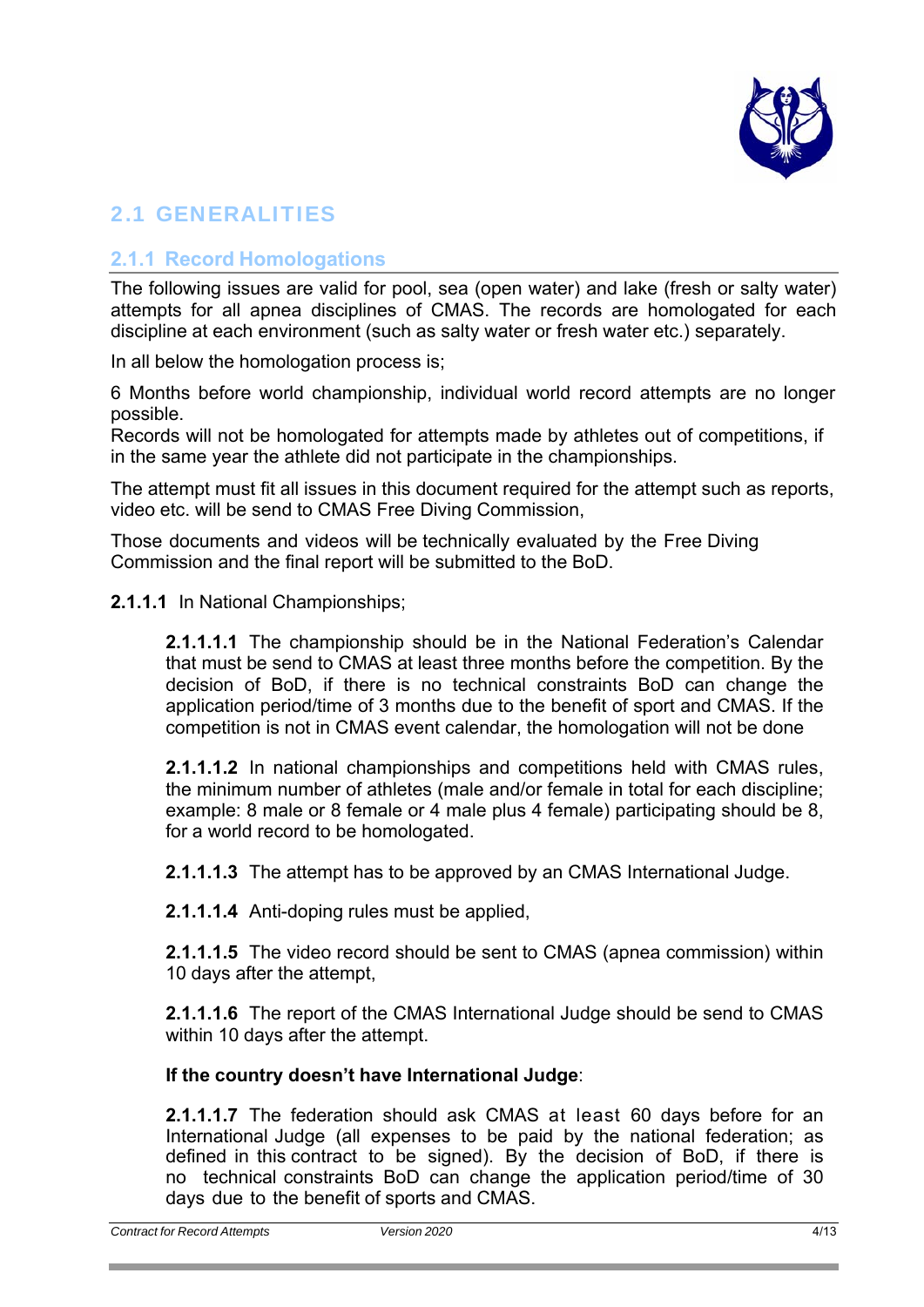

**2.1.1.1.8** Anti-doping rules must be applied,

**2.1.1.1.9** The video record should be sent to CMAS (Free Diving Commission) within 10 days after the attempt,

**2.1.1.1.10** The report of the CMAS International Judge should be sent to CMAS within 10 days after the attempt.

**2.1.1.2** In Individual Attempts;

**2.1.1.2.1** Apply to CMAS 60 days before the attempt as in Article 2.1.2. By the decision of BoD, if there is no technical constraints BoD can change the application period/time of 60 days due to the benefit of sports and CMAS.

**2.1.1.2.2** The organizer should ask CMAS 60 days before for an International Judge (all expenses to be paid by the organizer; as defined in this contract to be signed). By the decision of BoD, if there is no technical constraints BoD can change the application period/time of 60 days due to the benefit of sports and CMAS.

**2.1.1.2.3** The attempt has to be approved by two CMAS Commissioners, at least one of them must be CMAS International Judge and who are not in the nationality of the athlete (valid even for double passports/nationalities) and all the conditions of this contract to be satisfied,

**2.1.1.2.4** Anti-doping rule must be applied.

**2.1.1.2.5** The video record should be sent to CMAS within10days after the attempt,

**2.1.1.2.6** The report of the CMAS Commissioners should be sent to CMAS within 10 days after the attempt (whatever the result is).

**2.1.1.3** In Individual Attempts done by Disabled People;

The important thing is, as long as a medical examination is done by a doctor a week before the competition and in the area of the competition there should be a doctor on duty during the competition.

Who should not participate are those who suffer from physical Invalidity of the following:

- **a-** Cerebral palsy, because it results in a lack of the brain's ability to control muscle coordination and bodily movements.
- **b-** Muscular dystrophy, in which reduces strength, causing them to become weakened or to waste away.
- **c-** Acquired brain injury. As the brain is the central functioning unit for the body, those with acquired brain injury may suffer from problems with their senses, cognitive reasoning and memory, depression, anger or aggressiveness, and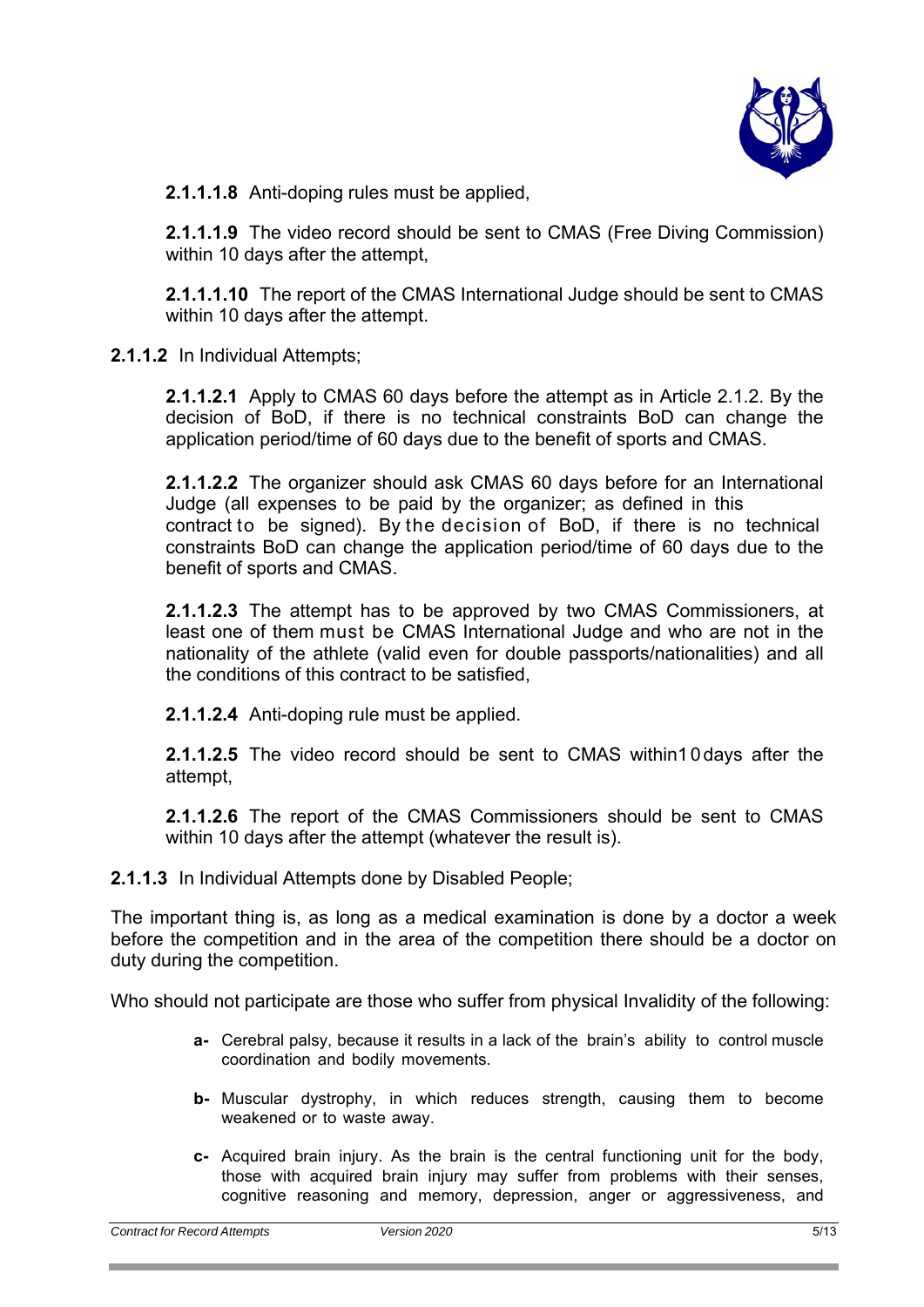

more, due to lack of oxygen.

**d-** Parkinsonism because they will have difficulty in walking and with coordination, trouble speaking and tremors.

**2.1.1.3.1** Apply to CMAS 60 days before the attempt as in Article 2.1.2. ). By the decision of BoD, if there is no technical constraints BoD can change the application period/time of 60 days due to the benefit of sports and CMAS.

**2.1.1.3.2** The attempt has to be approved by two CMAS Commissioners, at least one of them must be CMAS International Judge The commissioners must not have the same nationality of the athlete (valid even for double passports/nationalities) and all the conditions of this contract to be satisfied.

**2.1.1.3.3** Anti-doping rule must be applied.

The video record should be sent to CMAS immediately after the attempt.

**2.1.1.3.4** The report of the CMAS Commissioners should be sent to CMAS within 15 days after the attempt (whatever the result is).

## **2.1.2 Applications**

**2.1.2.1** The application for the attempt should be submitted through the local federation or organizer.

**2.1.2.2** Within this letter local federation should refer and appoint the organizer.

**2.1.2.3** Attached to the application letter all requirements defined in this contract must be added with the signed copy of this contract (by the organizer).

**2.1.2.4** The applications should be submitted 60 days before the attempt with all enclosures defined at this document.). By the decision of BoD, if there is no technical constraints BoD can change the application period/time of 60 days due to the benefit of sports and CMAS.

## **2.1.3 Expenses**

**2.1.3.1** All expenses must be covered by the organizer.

**2.1.3.2** The organizer should also pay all travel, local transport and full accommodation expenses of the CMAS Commissioners (proof of payment is mandatory). Commissioners should receive 50,00  $\epsilon$  per day of occupation (travel days included) during record attempts.

**2.1.3.3** All visa requirements such as invitation letter, if applicable have to be taken care of and paid by the organizer.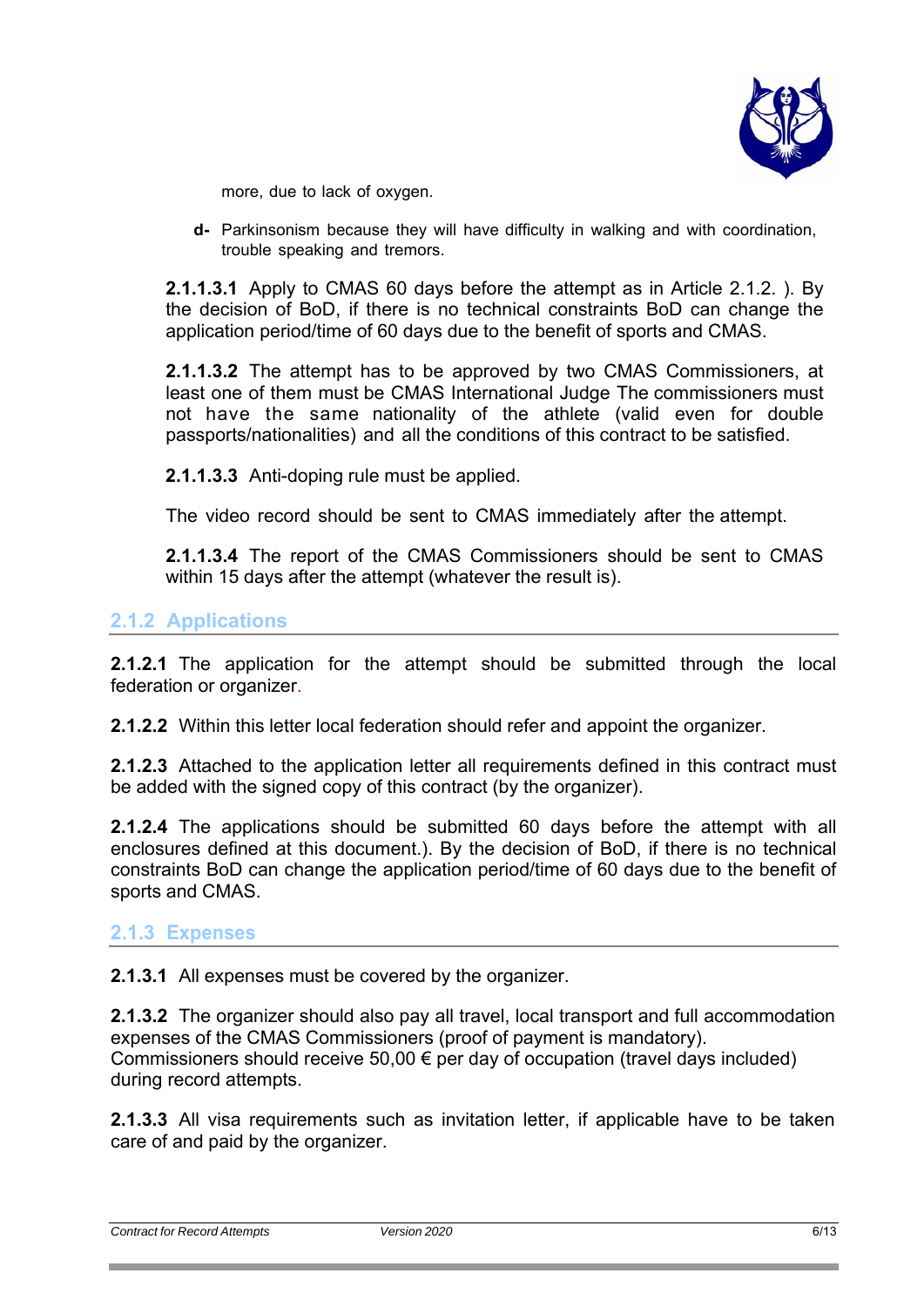

## **2.1.4 Technical Issues**

**2.1.4.1** The organizer shall submit at the application, a report for the event planning, including at minimum the following as defined in the relevant discipline (and should make a technical presentation to the CMAS Commissioners at their arrival to the venue with all team members of the organization);

- **a-** The technical management plan of the attempt,
- **b-** The planning of the boats if needed (Performance boat, First Aid speed boat, Press boat, SCUBA boat, Spectators' boat, Coast Guard, etc.),
- **c-** Record attempt layout drawing,
- **d-** Planning of safety (e.g. SCUBA and FREE Divers in CW),
- **e-** The planning of the performance of the athlete in timing,
- **f-** Safety planning of the attempt,
- **g-** Emergency planning of the attempt,
- **h-** Video planning of the attempt,
- **i-** Press planning of the attempt,
- **j-** … and additional info as needed.

**2.1.4.2** The diver's minimum age is 18 years old for outdoor disciplines. 18 years old for indoor disciplines.

**2.1.4.3** The record is only valid if the points stipulated in this document and the relevant discipline's present rules are fully filled.

**2.1.4.4** For disciplines where a rope is used, this rope should be a non-flexible factorystretched and/or cable made rope so as to guarantee the distance achieved.

**2.1.4.5** The record will only be ratified if the athlete marks 1 meter more than the previous record in the distance performances and 5 seconds more from the previous record in time based disciplines.

**2.1.4.6** The diver should submit a medical report to the CMAS Commissioner duly signed and stamped by a medical doctor and not more than 30 days old.

**2.1.4.7** Any attempt should be definitely considered as voluntarily and therefore the diver takes upon himself the responsibility of any accidents/incidents which might occur to himself and/or third party.

**2.1.4.8** The rules that are applied at the attempt will be the rules of the relevant discipline approved by the CMAS BoD for the CMAS Championships. The only exception is that the articles that can't be applied to an individual attempt being specific to a championship will not be applied at the individual attempt.

**2.1.4.9** The diver can make only one attempt in scheduled time per day. He can make more attempts during the week by the permission and approval of the CMAS Commissioners and doctor's approval.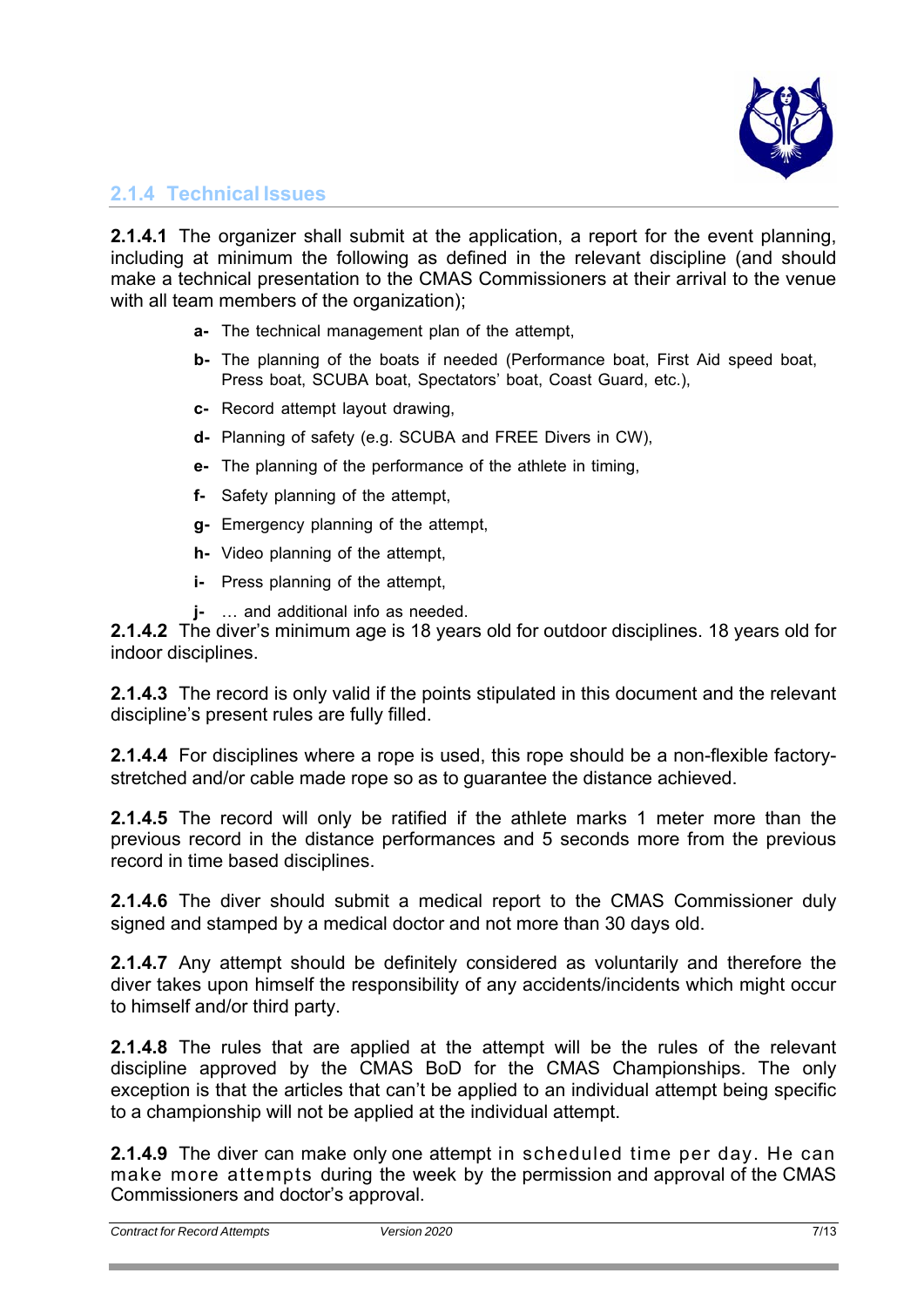

## 3. SECTION-III

## 3.1 CMAS LOGO, SPONSORING, ADVERTISING, PRESS and THE VIDEO

## **3.1.1 CMAS Logo**

**3.1.1.1** CMAS Logo should appear on any press release, note, footage, and TV/written report covering the event.

**3.1.1.2** The organizer shall not transfer partially or totally the CMAS Logo with or without money consideration.

## **3.1.2 Sponsoring and Advertising**

**3.1.2.1** The organizer shall ensure CMAS Logo access and display on the venue and during TV reports.

**3.1.2.2** The organizer shall reserve a number of advertising sites for CMAS, provided that the displayed advertisements don't challenge to organizer's sponsors.

To remove any doubt in the matter, the organizer shall communicate to CMAS its sponsoring list upon signature of the present agreement at the latest.

## **3.1.3 Press**

**3.1.3.1** Any organizer press release shall make clear that only CMAS can ratify the record.

## **3.1.4 Video**

**3.1.4.1** The video for the performance has to be delivered to the CMAS Commissioner without any change immediately after the attempt.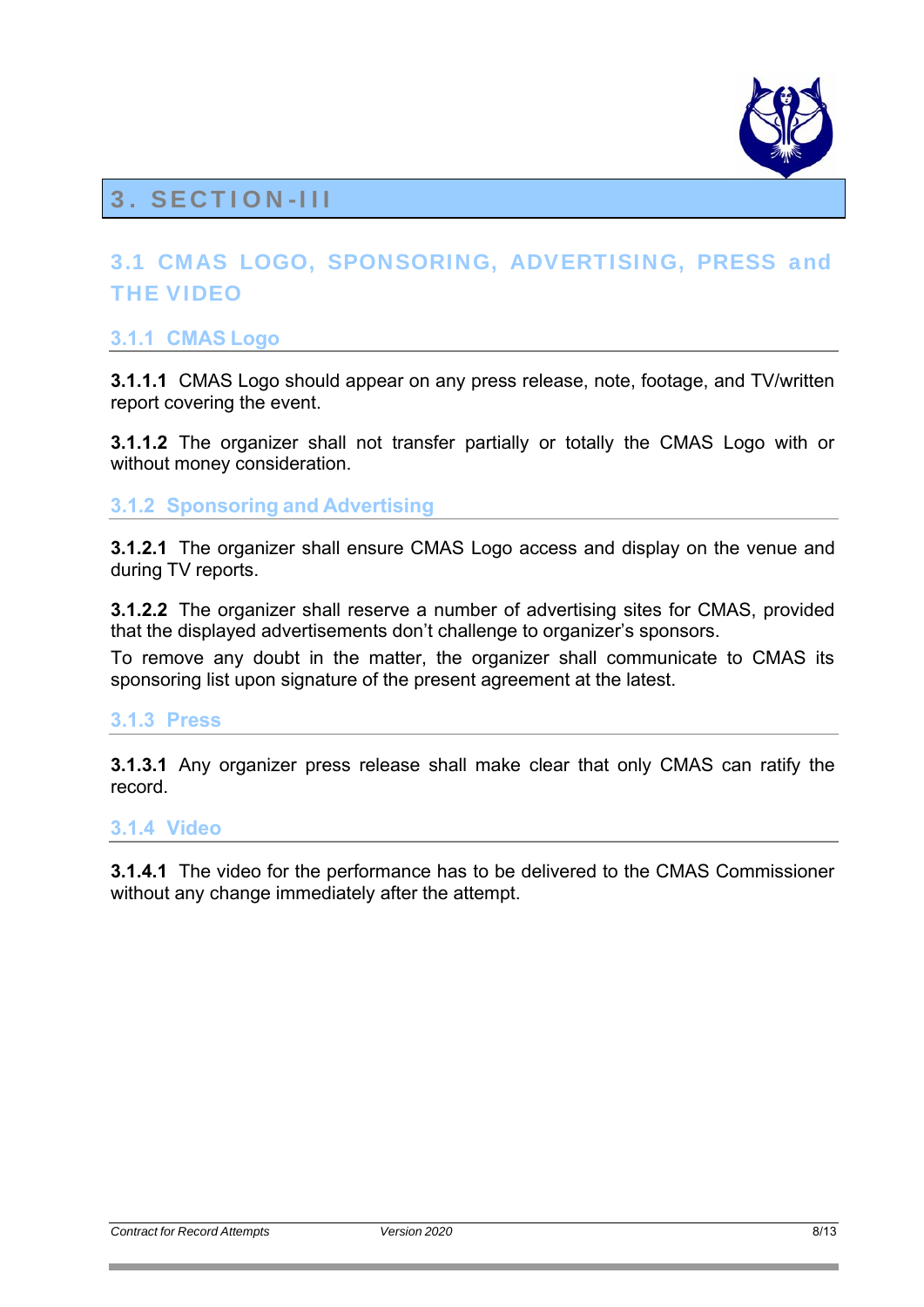

## 4. SECTION-IV

## 4.1 COMMISSIONERS' DUTIES

## **4.1.1 General**

**4.1.1.1** The commissioners have got the same rights like those of the Chief judge defined in the relevant discipline's rules document.

**4.1.1.2** They also have to check that all safety divers for the attempt are certified or not by a Federation or Organization member of CMAS.

**4.1.1.3** The commissioners have to send the report to CMAS within 10 days after the attempt.

**4.1.1.4** The commissioners have to send the video of the attempt that is delivered to him immediately just after the attempt.

**4.1.1.5** If the organizer can't fulfil the requirements in the current rules of the relevant discipline including the safety measurements, he should cancel the attempt.

## **4.1.2 Technical**

**4.1.2.1** The commissioners have to check the attempt area, materials, equipment, safety plans etc. with full meaning as defined in this and the relevant discipline rules document such as the main judge.

**4.1.2.2** The commissioners have to approve the items above before the attempt is done.

**4.1.2.3** The commissioners must give the start of the attempt, check and manage the timing that is defined by the rules.

**4.1.2.4** The commissioners must receive the final depth tag, deep meter, chronometer time or related measuring equipment for the relevant discipline, make the checks and see the final result.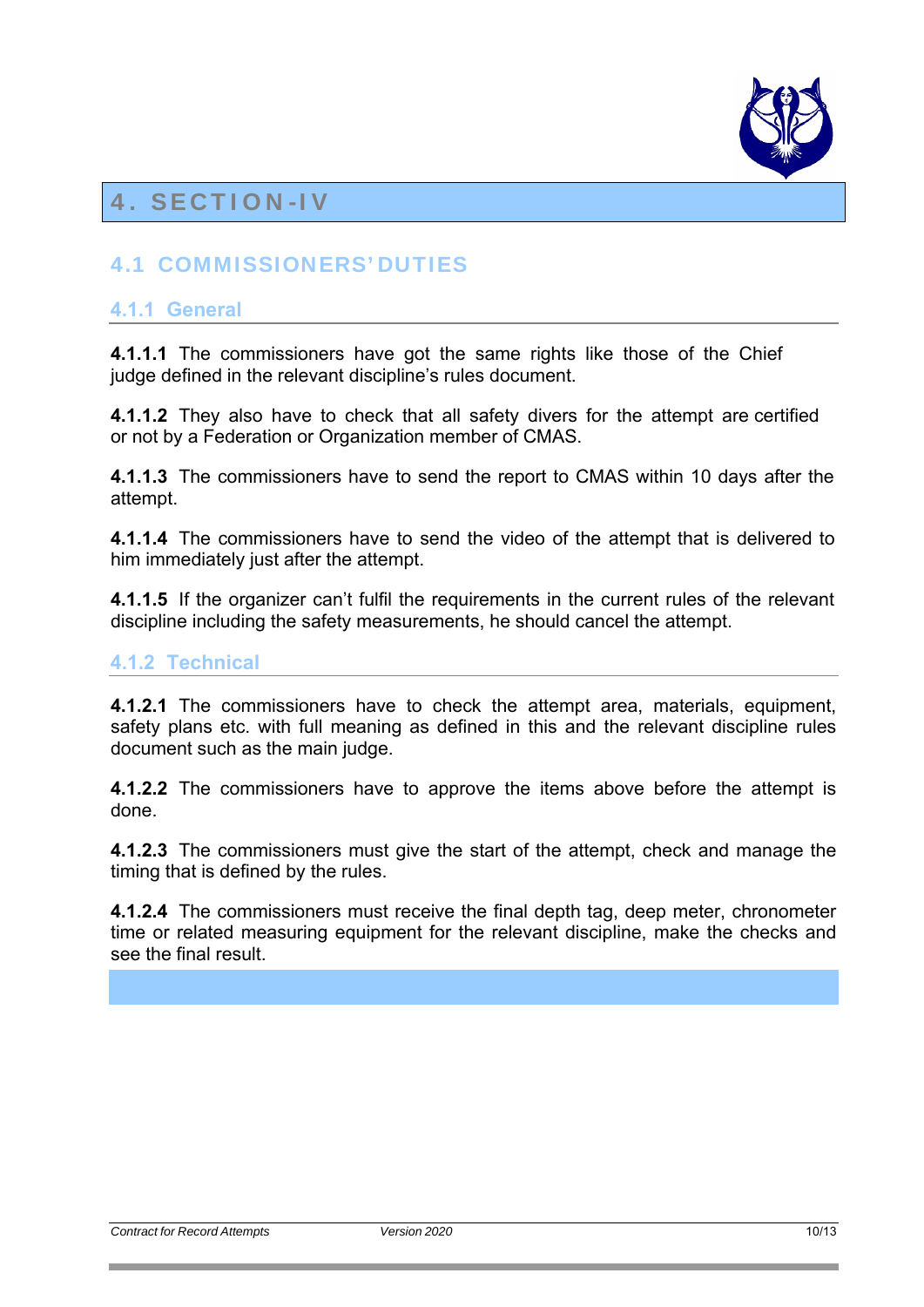

## 5. SECTION-V

## 5.1 SIGNATURES

The organizer declares that he clearly understands and is aware of his obligations to CMAS and formally agrees to the terms of the present agreement.

The organizer assures that he will enforce the terms the present agreement as in their domain.

CMAS is not liable if the organizer can't meet his obligations.

| SIGNED for and on behalf of CMAS | SIGNED for and on behalf of the<br><b>ORGANIZER</b> |
|----------------------------------|-----------------------------------------------------|
| Signature:                       | Signature:                                          |
| Name:                            | Name:                                               |
|                                  |                                                     |
| Title:                           | Title:                                              |
|                                  |                                                     |
| Date:                            | Date:                                               |

#### **IN WITNESS WHEREOF**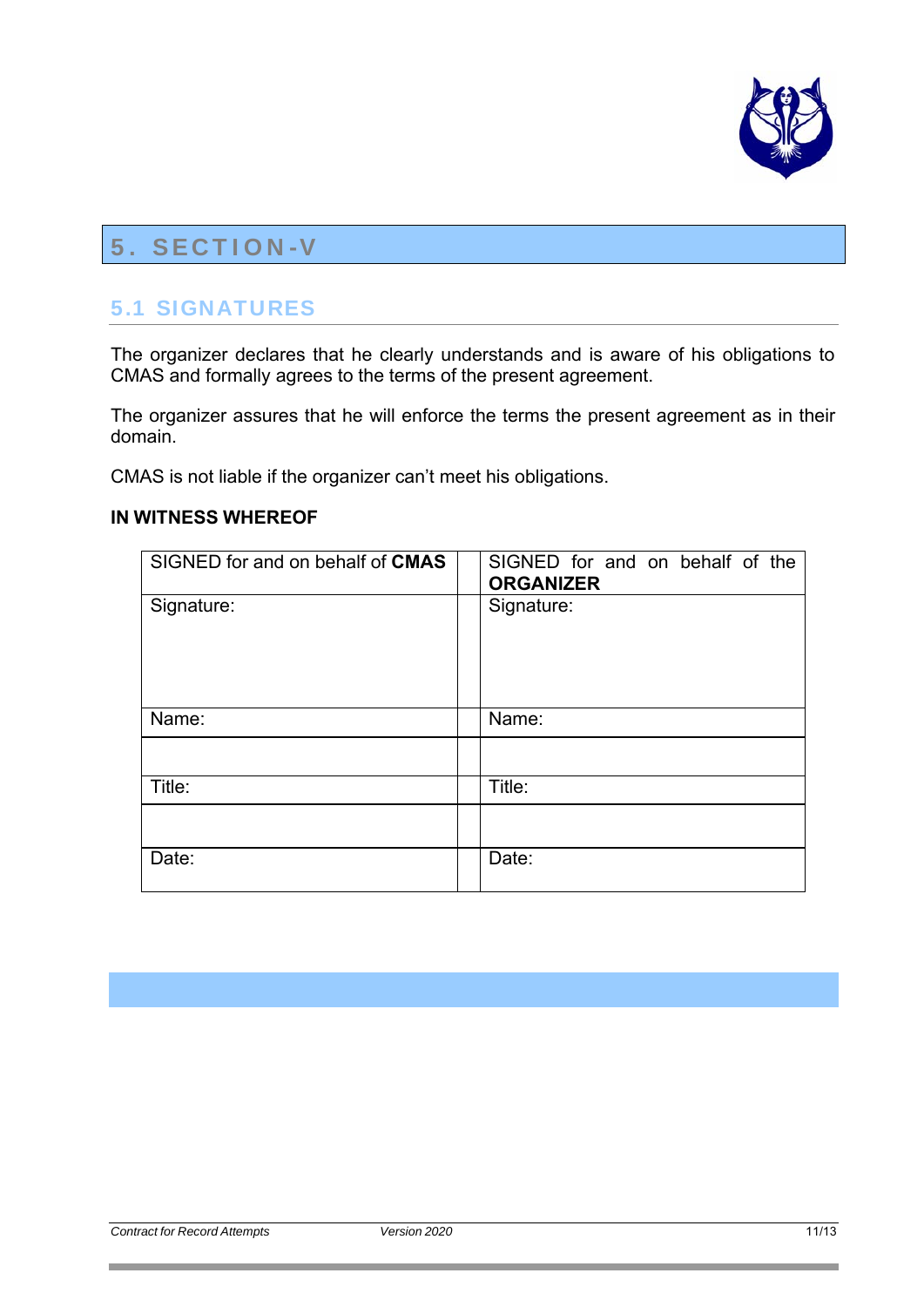

## 6. SECTION-VI

## 6.1 BASIC INFORMATION SHEET FOR THE RECORD ATTEMPT

| Discipline                       |                                        |  |  |  |  |  |  |  |  |
|----------------------------------|----------------------------------------|--|--|--|--|--|--|--|--|
| Athlete                          |                                        |  |  |  |  |  |  |  |  |
| Zip Code                         |                                        |  |  |  |  |  |  |  |  |
| City                             |                                        |  |  |  |  |  |  |  |  |
| Country                          |                                        |  |  |  |  |  |  |  |  |
|                                  |                                        |  |  |  |  |  |  |  |  |
| Dates                            |                                        |  |  |  |  |  |  |  |  |
| From                             |                                        |  |  |  |  |  |  |  |  |
| To                               |                                        |  |  |  |  |  |  |  |  |
|                                  |                                        |  |  |  |  |  |  |  |  |
| 1- Details of the organization   |                                        |  |  |  |  |  |  |  |  |
| Name                             |                                        |  |  |  |  |  |  |  |  |
| <b>Address</b>                   |                                        |  |  |  |  |  |  |  |  |
|                                  |                                        |  |  |  |  |  |  |  |  |
| Zip Code                         |                                        |  |  |  |  |  |  |  |  |
| City                             |                                        |  |  |  |  |  |  |  |  |
| Country                          |                                        |  |  |  |  |  |  |  |  |
|                                  | Area<br>Country Code<br>Number<br>Code |  |  |  |  |  |  |  |  |
| Telephone                        |                                        |  |  |  |  |  |  |  |  |
| Fax                              |                                        |  |  |  |  |  |  |  |  |
| E-mail                           |                                        |  |  |  |  |  |  |  |  |
|                                  |                                        |  |  |  |  |  |  |  |  |
| 2- Details of the Athlete's Club |                                        |  |  |  |  |  |  |  |  |
| Name                             |                                        |  |  |  |  |  |  |  |  |
| Address                          |                                        |  |  |  |  |  |  |  |  |
|                                  |                                        |  |  |  |  |  |  |  |  |
| Zip Code                         |                                        |  |  |  |  |  |  |  |  |
| City                             |                                        |  |  |  |  |  |  |  |  |
| Country                          |                                        |  |  |  |  |  |  |  |  |
|                                  | Country Code<br>Area Code<br>Number    |  |  |  |  |  |  |  |  |
| Telephone                        |                                        |  |  |  |  |  |  |  |  |
| Fax                              |                                        |  |  |  |  |  |  |  |  |
| E-mail                           |                                        |  |  |  |  |  |  |  |  |